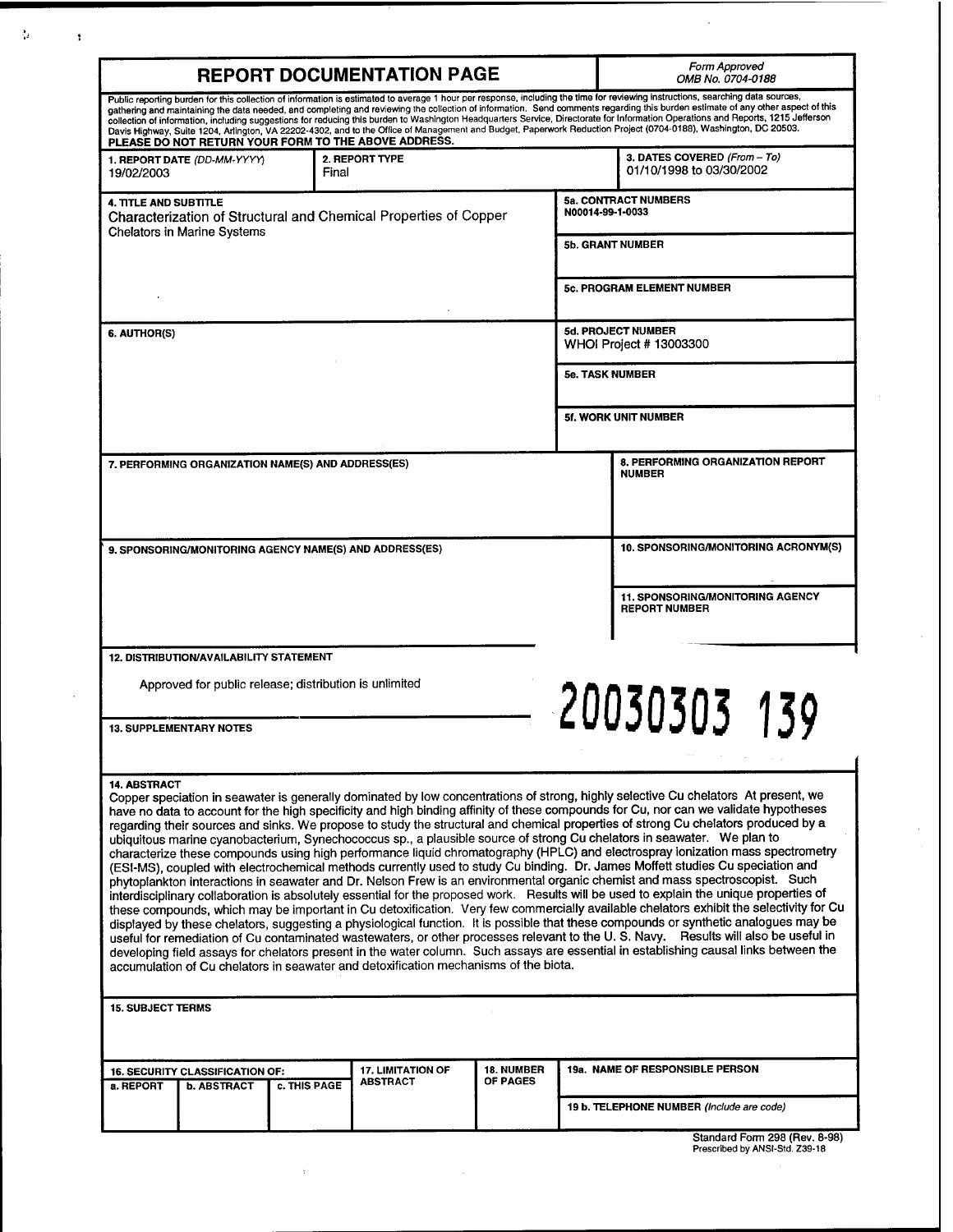# Characterization of the Structural and Chemical Properties of Copper Chelators in Marine Systems Final Report

James W. Moffett Department of Marine Chemistry and Geochemistry Woods Hole Oceanographic Institution Woods Hole MA 02543 phone: (508) 289-3218 fax: (508) 457-2164 email: imoffett@whoi.edu Nelson M. Frew Department of Marine Chemistry and Geochemistry Woods Hole Oceanographic Institution Woods Hole MA 02543 phone: (508) 289-2489 fax: (508) 457-2164 email: nfrew@whoi.edu Award #: NOOO14-99-1-0033 http://www.whoi.edu

# **LONG-TERM GOALS**

 $\ddot{i}$ 

The long-term goal is to obtain a comprehensive understanding of copper chemistry and bioavailability in seawater, at the molecular level. We are particularly interested in the relationship between water chemistry and biological effects of copper. This information can be used for accurate assessments of the impacts of Cu introduced to harbors by human activities. Such information may also be useful in the development of accurate and economical strategies to detect and remove Cu and other contaminants from waste. Results can be used by dischargers, like the US Navy, and regulators, including the EPA and local agencies, to make informed decisions about managing Cu inputs into harbors and other receiving waters.

# **OBJECTIVES**

The primary objectives of this project relate to naturally occurring Cu binding ligands. Our work, and that of others, shows that these ligands control the variability in Cu bioavailability in many coastal waters. We seek to learn more about the chemical properties of these poorly characterized substances. Current titration methodologies provide information about binding constants and concentrations only. Structural information is necessary to validate hypotheses about sources and sinks (with a view to modeling variability) and to identify compounds with unique properties of relevance to the navy.

# **APPROACH**

DISTRIBUTION STATEMENT A

Approved for Public Release Distribution Unlimited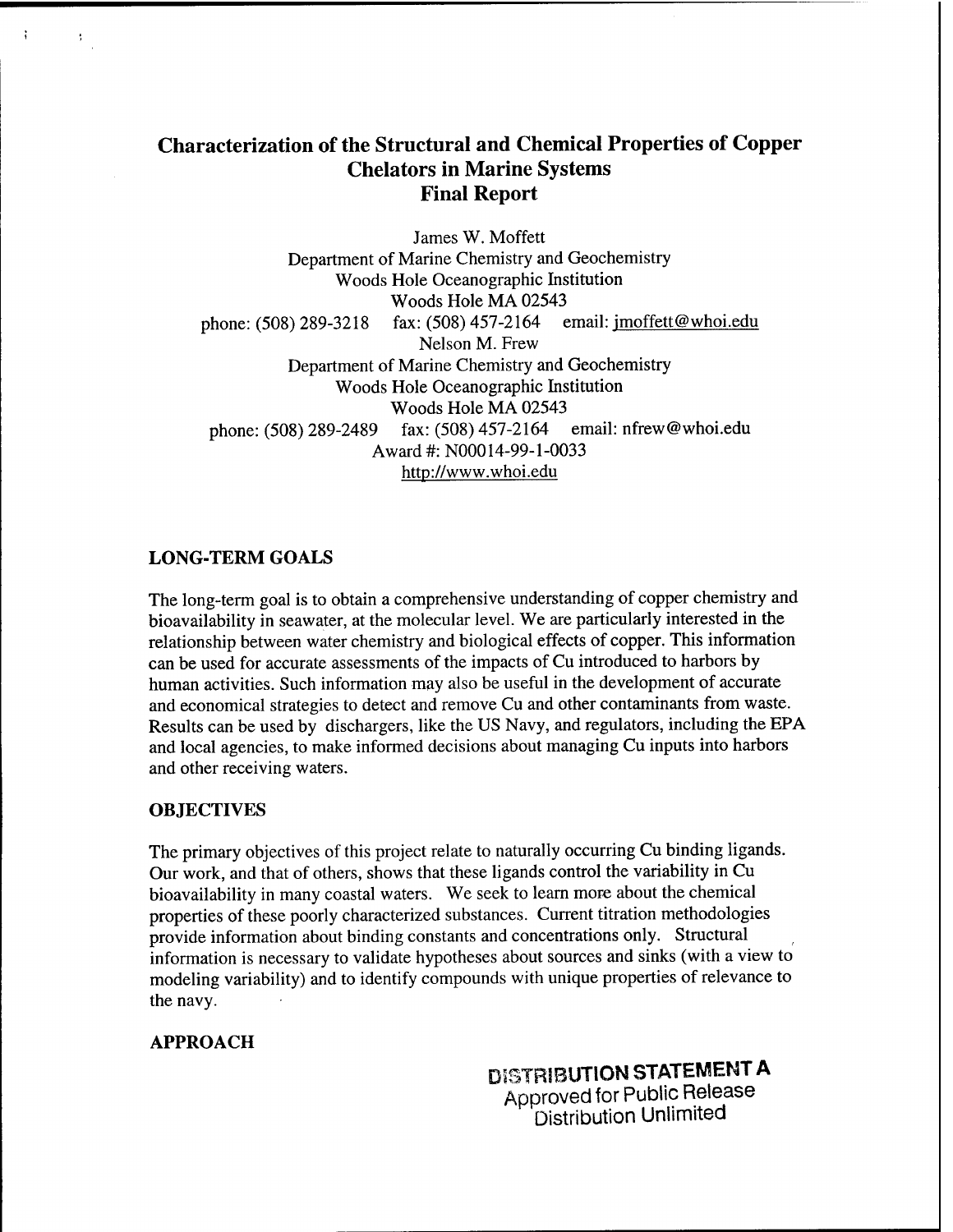The approach has been to focus on chelators produced by ubiquitous marine phytoplankton and bacteria, rather than chelators actually in the water column, because they can be produced at much higher concentrations. In the past, we have made the case that some organisms may be important sources, such as the marine cyanobacterium *Synechococcus.* Cu stressed *Synechococcus* cultures produce a chelator with binding characteristics similar to the strongest ligands found in the water column. We hypothesized that this ligand is produced as a detoxification mechanism for Cu (Moffett and Brand, 1996).

We have combined measurements of the ligand concentration and thermodynamic properties by cathodic stripping voltammetry, with a several separation schemes to isolate ligands for HPLC analysis.

#### **WORK COMPLETED**

 $\overline{1}$ 

We surveyed a more genetically diverse range of cyanobacteria than in previous years, including halotolerant and freshwater strains, for strong ligand production. We also developed several strategies for precolumn derivatization of metal binding ligands, focusing on sulfhydryl. Ultimately, we settled on derivatization using monobromobimane. We developed protocols to analyze these derivatives by electrospray

# Thiol Derivatization Monobromobimane (mBBr) Reaction



Glutathione - Bimane Complex

mass spectrometry, and applied our protocols to model ligands and natural samples.

We have been focusing on thiols, in particular an electroactive compound measured in the water column by other workers and attributed to glutathione.

We have studied the reaction kinetics of the unknown compound in comparison to glutathione with oxygen and transition metals as well as the effect of other parameters like pH and light.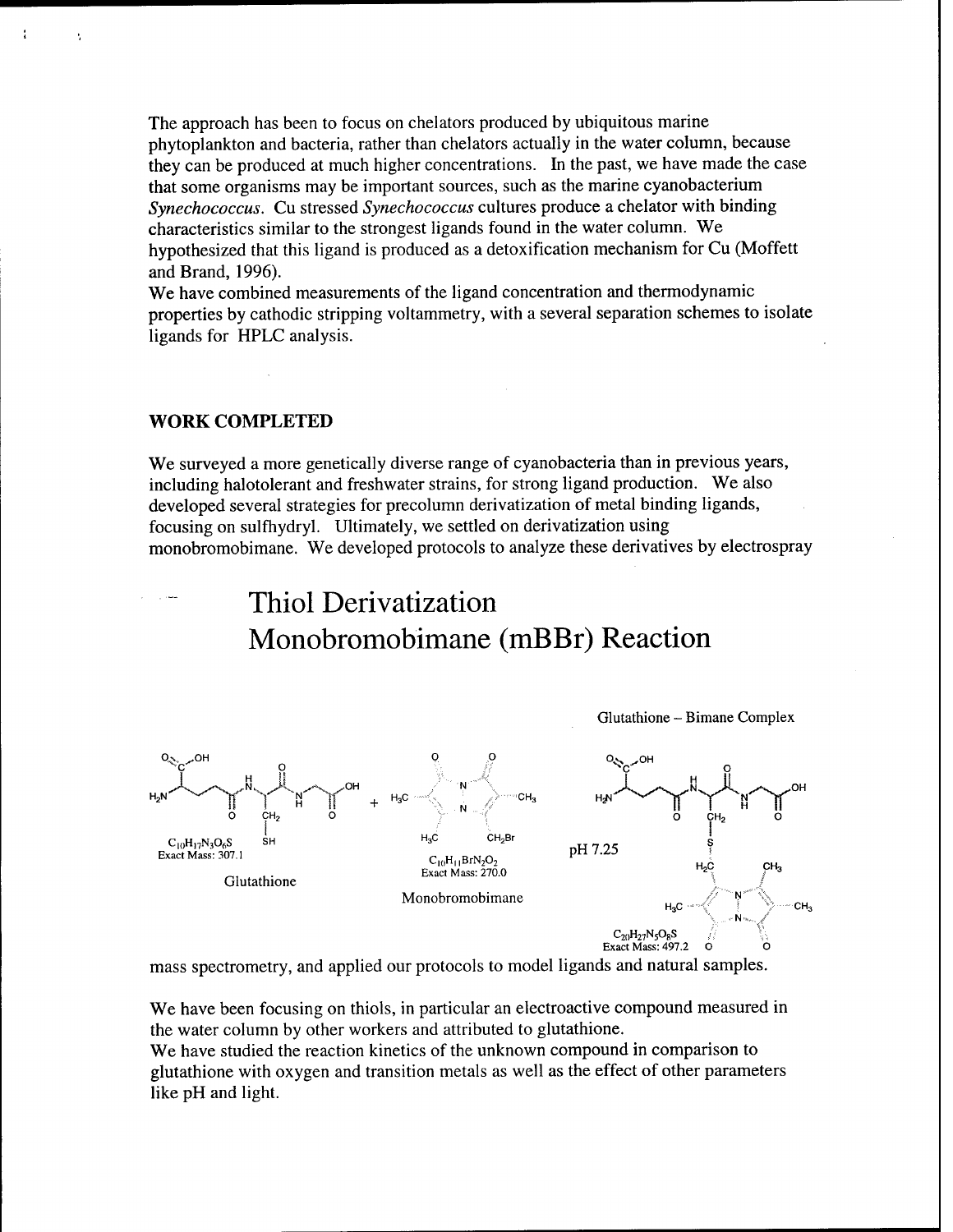The other major task completed was publication of ONR sponsored research. Nine ONR sponsored papers have been published or submitted since last year's report.

#### **RESULTS**

We developed protocols for optimizing production *of Synechococcus* chelators as a function of growth rates, leading to ligand production at levels lOOx greater than levels of the strongest ligands in natural waters. However, these levels are still much lower than comparable concentrations of siderophores (Fe binding ligands) produced by bacteria, which have been isolated and characterized. In order to produce more material, we carried out a much wider survey of *Synechococcus* clones, including some freshwater and halotolerant species that are genetically quite distinct from the marine species we had studied before. Previously, all strains we had studied produced strong chelators in response to Cu stress. However, the wider survey revealed that many coastal strains make no chelators at all, evidently having other strategies for detoxification. An interesting generalization has emerged from the study. All of the strains that make the strong ligand contain the light harvesting pigment phycoerythrin (the cultures are pink). All of the strains that don't make the ligand contain phycocyanin (the cultures are green). So far we have no explanation for this observation.

Cathodic stripping voltammetry performed on *Synechococcus* culture media revealed a large peak at  $-0.63$  V (vs. Ag/AgCl). This peak has been observed by others in seawater and eukaryotic cultures and attributed to glutathione. However, many thiol compounds produce a peak at this potential besides glutathione. We investigated the behavior of this peak in the presence of copper and zinc and as a function of pH. We observed a pH dependent shift in potential identical to glutathione. However, addition of Cu or Zn to glutathione results in a disappearance of the peak and appearance of Cu and Zn peaks at different potentials. For the compound in our cultures, the thiol peak disappears but no complex peaks form. This suggests that the compound reacts with Cu and Zn but does not form a complex or that complexes are formed but do not adsorb onto the electrode. We favor the latter interpretation.

We do not know if the peak at  $-0.63V$  contains the strong ligand. It is consistent with work we reported last year on the determination of half wave potentials for Cu complexes in *Synechococcus* cultures that suggested Cu(I) complexes with thiols. This year, we titrated cultures with Cu(I) rather than Cu(II). We reasoned that Cu(II) might simply oxidize thiol ligands (producing  $Cu(I)$ ). In contrast, addition of  $Cu(I)$  would lead to stoichiometric production of a  $Cu(I)$  thiol complex. However, results for  $Cu(I)$  and  $Cu(II)$ were identical despite stringent precautions to exclude oxygen.

Thus we are not sure if the "thiol" peak at  $-0.63V$  is the strong Cu ligand. However, we decided to work on identifying it in order to answer this question conclusively, and because the compound may contribute to the peak at -0.63V measured by other workers in many marine environments and attributed to glutathione.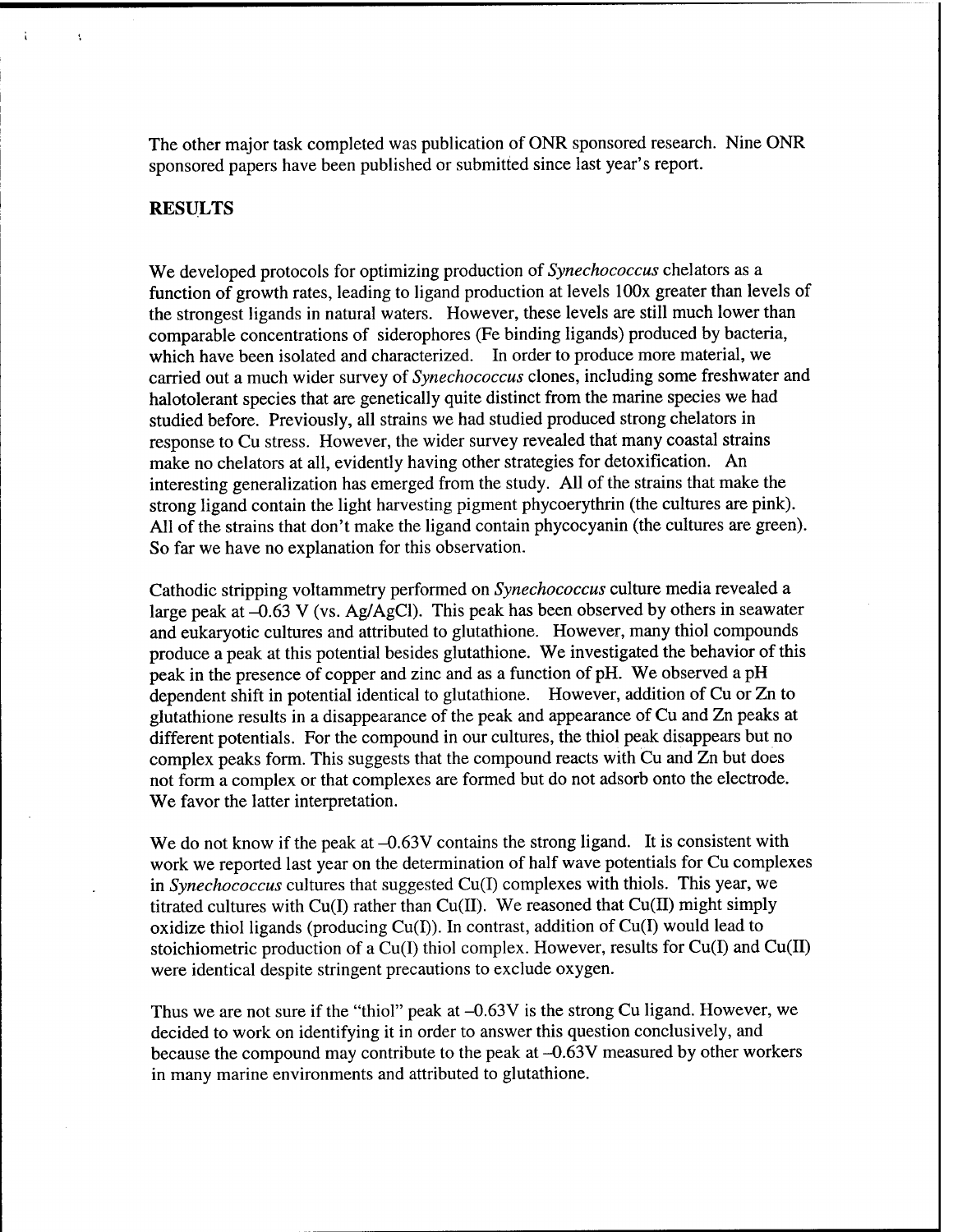

 $\ddot{\bullet}$ 

 $\boldsymbol{\epsilon}$ 

# ESMS of derivatized Salt Pond Sample

Fig.2. Elution profile of Salt Pond thiol -mBrB derivatives from a reversed -phase CI6 Amide Column (Supelco). This chromatogram was produced from a 10 µL injection of material concentrated by solid phase extraction (SPE) using CIS SepPak cartridges. The concentration factor after SPE was 1000 x.

This figure shows a chromatogram of water from Salt Pond, using the mass spec itself as the HPLC detector. Previously, we showed that there were high levels of the "gliutathione" voltammetric peak. The results show a thiol in the sample that does not co-elute with any of the "usual suspects" including glutathione. The mass of the adduct is 305, suggesting that this is a low molecular weight thiol of unknown structure. We also were able to detect cysteine, cysteine-glycine and glutathione in the sample, but they were much less abundant than the mystery thiol.

We have also used LC-ESMS to identify thiols produced by the coccolithophore *Emiliania huxleyii,* in collaboration with Beth Ahner (Cornell). Ahner's group detected two unknown thiols that were produced by *Emiliania* in response to Cu stress. ES-MS of the monobromobimane derivatives revealed two peptides: arginine-cysteine and glycine-cysteine, that were responsible for binding. These sulfides have never been identified before in natural waters, but they may control Cu speciation under some conditions since *Emiliania* is a bloom forming organism.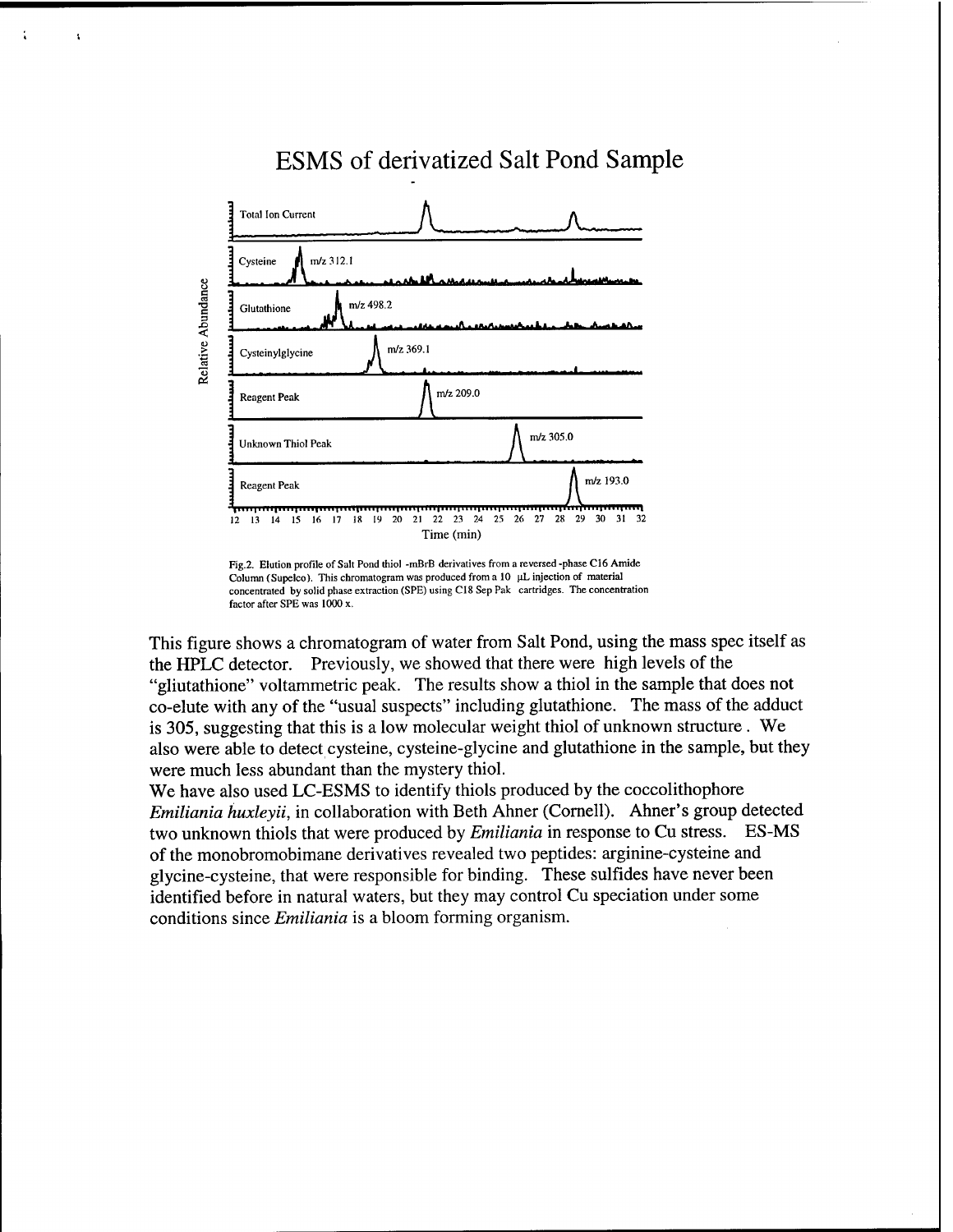

 $\ddot{\bullet}$ 

 $\bar{\zeta}$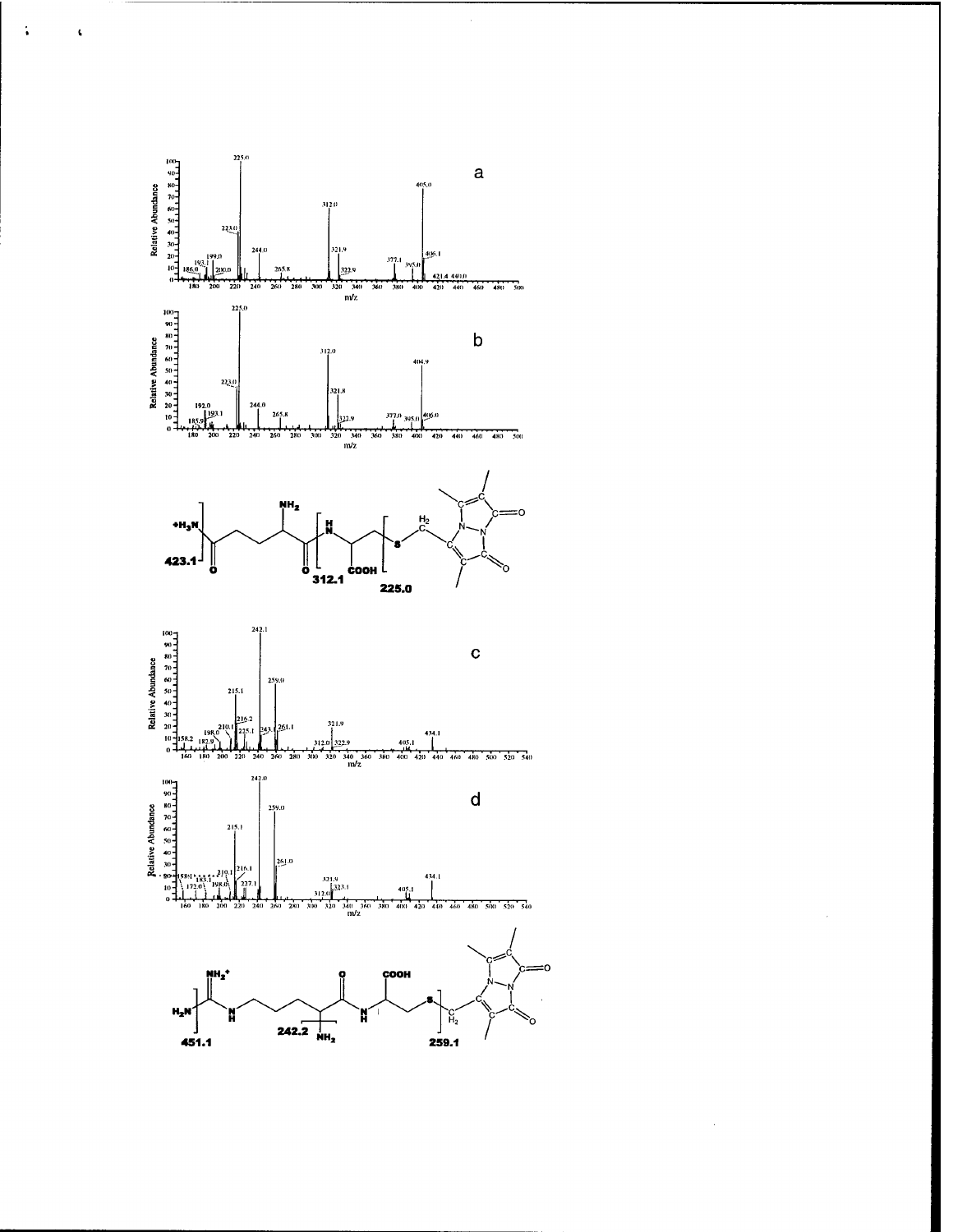The figure above depicts  $MS<sup>3</sup>$  spectrum of monobromobimane (mBBr, Molecular Probes) derivatized thiol compounds: unknown <sup>1</sup> (a), synthetic Gln-Cys (b), unknown 2 (c), synthetic Arg-Cys (d). Synthesized compounds are from Cell Essentials, Boston, MA. Structures of derivatized thiols are shown with theorized fragmentation sites. The thiol is shown in bold. The unknown compounds were isolated from *E. huxleyi* (clone CCMP373) cell extracts using pre-column derivatization HPLC<sup>21</sup> coupled to an ESI-ITMS run in positive ion mode (Finnegan Mat LCQ, MS scan *m/z=* 100-1000; Spray voltage: 3.52kV; spray current: 4.83mA; capillary voltage: 16.03V; capillary temperature: 134.5oC). The fragmentation patterns for  $MS$  and  $MS<sup>2</sup>$  of unknown and synthetic compounds are identical, as is the  $MS<sup>4</sup>$  of the 312.1 fragment from (a) and (b), which was identified as cysteine by the same method. Original MS *m/z* of Gln-Cys/Unk <sup>1</sup>  $= 440.1$ , MS<sup>2</sup> = 423.1. Original MS *m/z* of Arg-Cys/Unk 2 = 468.2, MS<sup>2</sup> = 451.1.

*Synechococcus* chelators have proven elusive. We have not been able to liberate Cu from these chelators without strong acidification (to pH 2) Mild acidification (to pH 3) is insufficient. When we have done so, glutathione is liberated, which can be readily derivatized (see below). We hypothesize that Cu is complexed in Synechococcus cultures as an inert complex with reduced sulfur that only dissociates at low pH, yielding glutathione as a degradation product.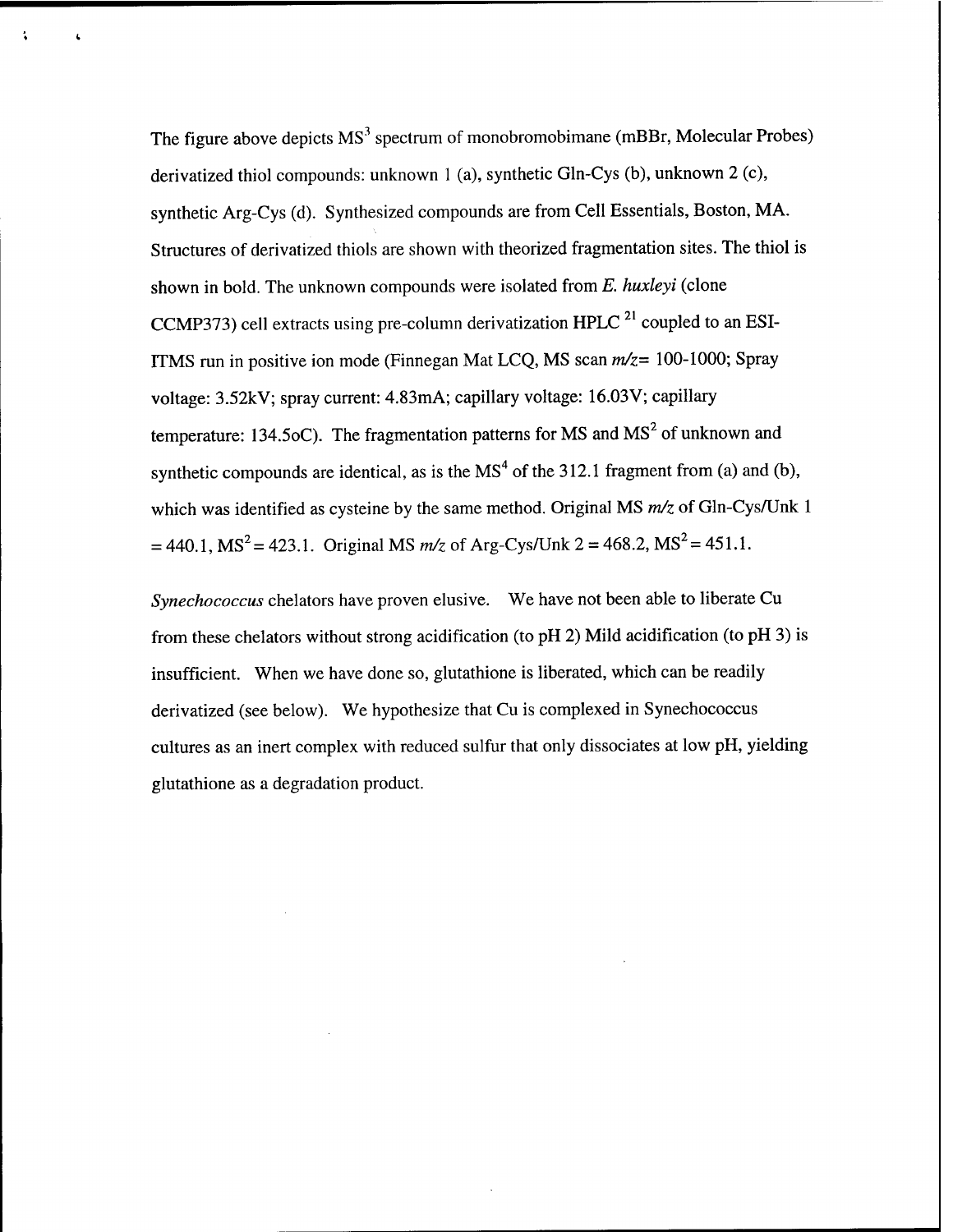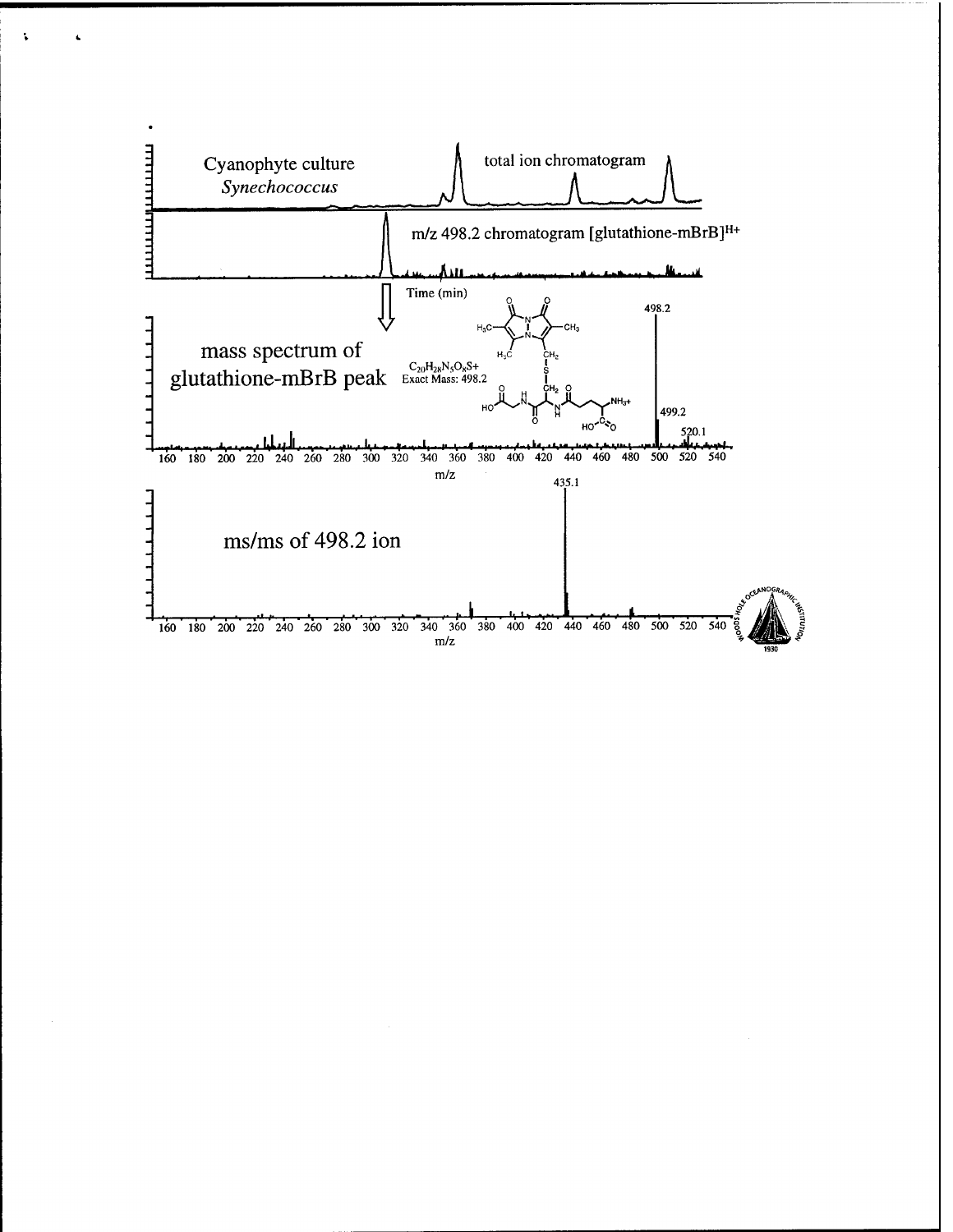#### **IMPACT/APPLICATIONS**

Successful characterization of this material could lead to new insight into the sources and chemistry of Cu ligands in seawater. Potential applications could arise if we identify a new class of chelators selective for Cu that could be used in remediation.

## **TRANSITIONS**

None recognized at this time.

## **RELATED PROJECTS**

Moffett is collaborating with Richard Thompson (U. Maryland) who is supported with 6.2 funds to develop an in situ fiber optic biosensor for Cu. In July 2001 we intercompared his technique with cathodic stripping voltammetry in Eel Pond, MA. We found good agreement. Subsequently, we did more work in the lab and confirmed excellent agreement over a 10000 fold range in free Cu concentration. Moffett also received funds from EPA to develop in situ passive sampling devices to monitor episodic discharge events in harbors. That project was originally "seeded" by a harbor processes grant.

Moffett also works with Brian Palenik(Scripps) on a project to study the relationship between Cu chemistry in seawater and the production of a highly Cu specific cell-surface binding protein by marine diatoms. Palenik has developed an antibody to this protein which may be an excellent in situ indicator of metal stress.

# **PUBLICATIONS**

Croot, P.L., Moffett, J.W. and Luther, G.W. Polarographic determination of the half wave potentials of copper complexes in seawater. *Marine Chemistry* 67:219-232.

Croot, P.L., Moffett, J.W. and Brand, L.E.(2000) Production of extracellular Cu chelators by eucaryotic phytoplankton in response to Cu stress. *Limnol. Oceanogr.* 45: 619-627.

Bruland, K.W., E.L. Rue, J.R. Donat, S.A. Skrabal and J.W. Moffett (2000). Intercomparison of voltammetric techniques to determine the chemical speciation of dissolved copper in a coastal seawater sample. *Anal. ChimActa* 405: 99-113.

Twiss, M.R. and J.W. Moffett. 2000. Aqueous speciation of copper, manganese, cadmium and zinc in the Elizabeth River estuary (Norfolk, VA) measured using the Diffusion Gradient in Thin-Film Technique. In: *11"' International Conference on Heavy Metals in the Environment (J. Nriagu, Editor), Contribution #1134.* University of Michigan, School of Public Health, Ann Arbor, MI (CD-ROM).